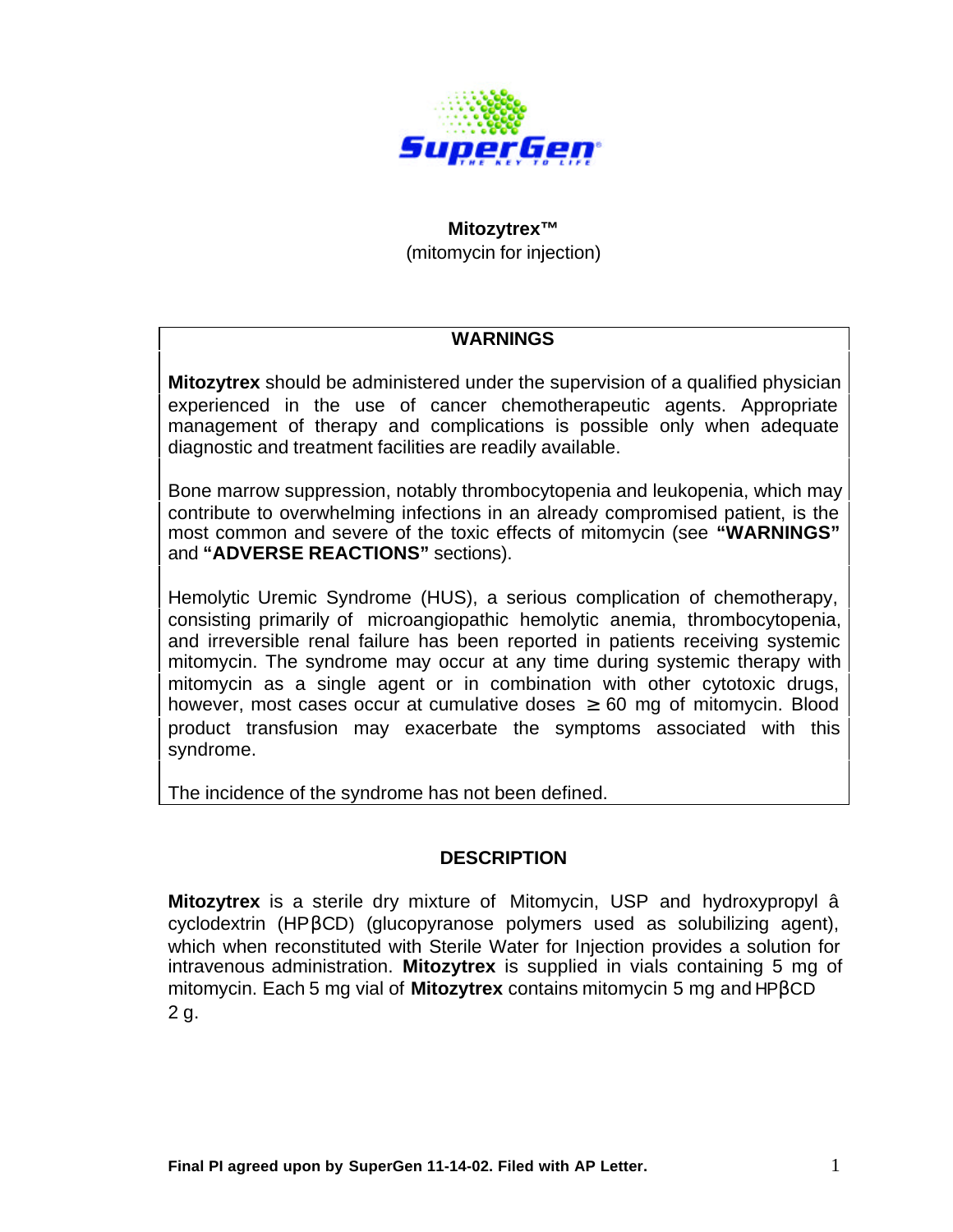**Mitozytrex** contains mitomycin, an antibiotic isolated from the broth of *Streptomyces caespitosus* which has been shown to have antitumor activity. The compound is heat stable, has a high melting point, and is freely soluble in organic solvents.

Mitomycin is a blue-violet crystalline powder with the molecular formula of  $C_{15}H_{18}N_4O_5$  and a molecular weight of 334.33. Its chemical name is 7-amino-9 $\alpha$ methoxymitosane and it has the following structural formula:



### **CLINICAL PHARMACOLOGY**

Mitomycin selectively inhibits the synthesis of deoxyribonucleic acid (DNA). The guanine and cytosine content correlates with the degree of mitomycin-induced cross-linking. At high concentrations of the drug, cellular RNA and protein synthesis are also suppressed.

In humans, mitomycin is rapidly cleared from the serum after intravenous administration. Time required to reduce the serum concentration by 50% after a 30 mg bolus injection is 17 minutes. After injection of 30 mg, 20 mg, or 10 mg I.V., the maximal serum concentrations were 2.4  $\mu$ g/mL, 1.7  $\mu$ g/mL, and 0.52 μg/mL, respectively. Clearance is effected primarily by metabolism in the liver, but metabolism occurs in other tissues as well. The rate of clearance is inversely proportional to the maximal serum concentration because, it is thought, of saturation of the degradation pathways.

Approximately 10% of a dose of mitomycin is excreted unchanged in the urine. Since metabolic pathways are saturated at relatively low doses, the percent of a dose excreted in urine increases with increasing dose. In children, excretion of intravenously administered mitomycin is similar. Approximately 80-90% of HPβCD, the solubilizing agent in **Mitozytrex**, is eliminated through the kidneys, and greater than 93% is excreted unchanged in the urine within 12 hours after dosing.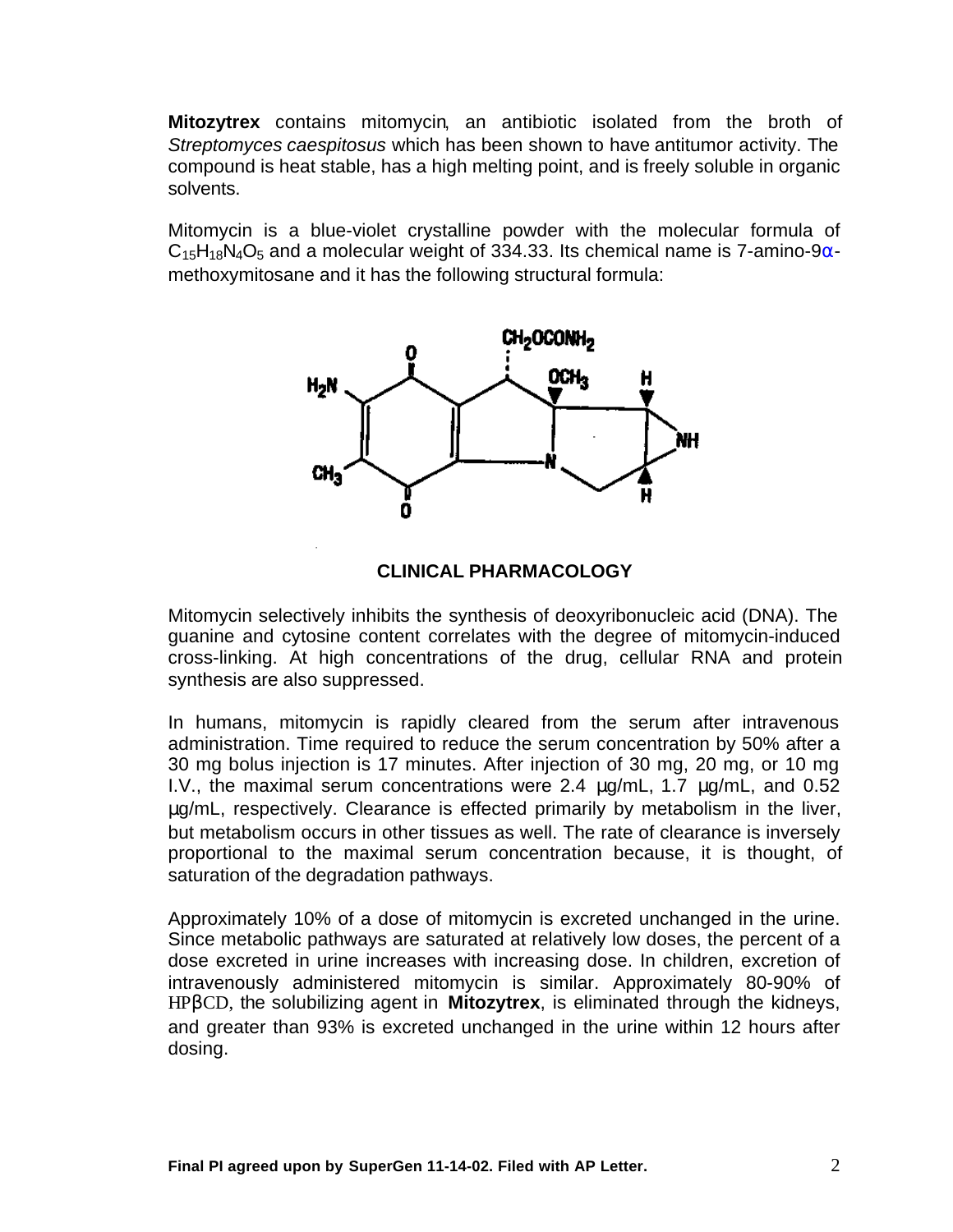**Mitozytrex** was found bioequivalent to mitomycin in an open-label randomized cross-over study in cancer patients who received single doses (15 mg/m<sup>2</sup> by a 30-minute infusion) of each formulation. In another open-label study, sequential cycles of **Mitozytrex** showed similar pharmacokinetics to mitomycin when administered every 6 weeks (15 mg/m<sup>2</sup> by a 30-minute infusion). The maximal serum concentration of mitomycin ranged from 0.38 to 1.89 µg/mL after a 30minute infusion of 15 mg/m<sup>2</sup> **Mitozytrex**. The disposition of mitomycin is biphasic with a mean terminal half life of 46 minutes.

**Special populations:** *Renal Insufficiency –* In a study where a single intravenous dose of 200 mg of HPβCD was given to subjects with severe renal impairment (creatinine clearance < 19 mL/min), clearance of HPβCD was reduced six-fold compared to subjects with normal renal function. Mitomycin is associated with renal toxicity. **Mitozytrex** should not be used in patients with serum creatinine greater than 1.7 mg percent.

## **INDICATIONS AND USAGE**

**Mitozytrex** is not recommended as single-agent, primary therapy. Mitomycin has been shown to be useful in the therapy of disseminated adenocarcinoma of the stomach or pancreas in proven combinations with other approved chemotherapeutic agents and as palliative treatment when other modalities have failed. **Mitozytrex** is not recommended to replace appropriate surgery and/or radiotherapy.

# **CONTRAINDICATIONS**

**Mitozytrex** is contraindicated in patients who have demonstrated a hypersensitive or idiosyncratic reaction to mitomycin or **Mitozytrex** in the past.

**Mitozytrex** is contraindicated in patients with thrombocytopenia, coagulation disorder, or an increase in bleeding tendency due to other causes.

### **WARNINGS**

Patients being treated with mitomycin must be observed carefully and frequently during and after therapy.

### **Bone Marrow Suppression**

The use of mitomycin results in a high incidence of bone marrow suppression, particularly thrombocytopenia and leukopenia. Therefore, the following studies should be obtained repeatedly during therapy and for at least eight weeks following therapy: platelet count, white blood cell count, differential, and hemoglobin. The occurrence of a platelet count below 100,000/mm<sup>3</sup> or a WBC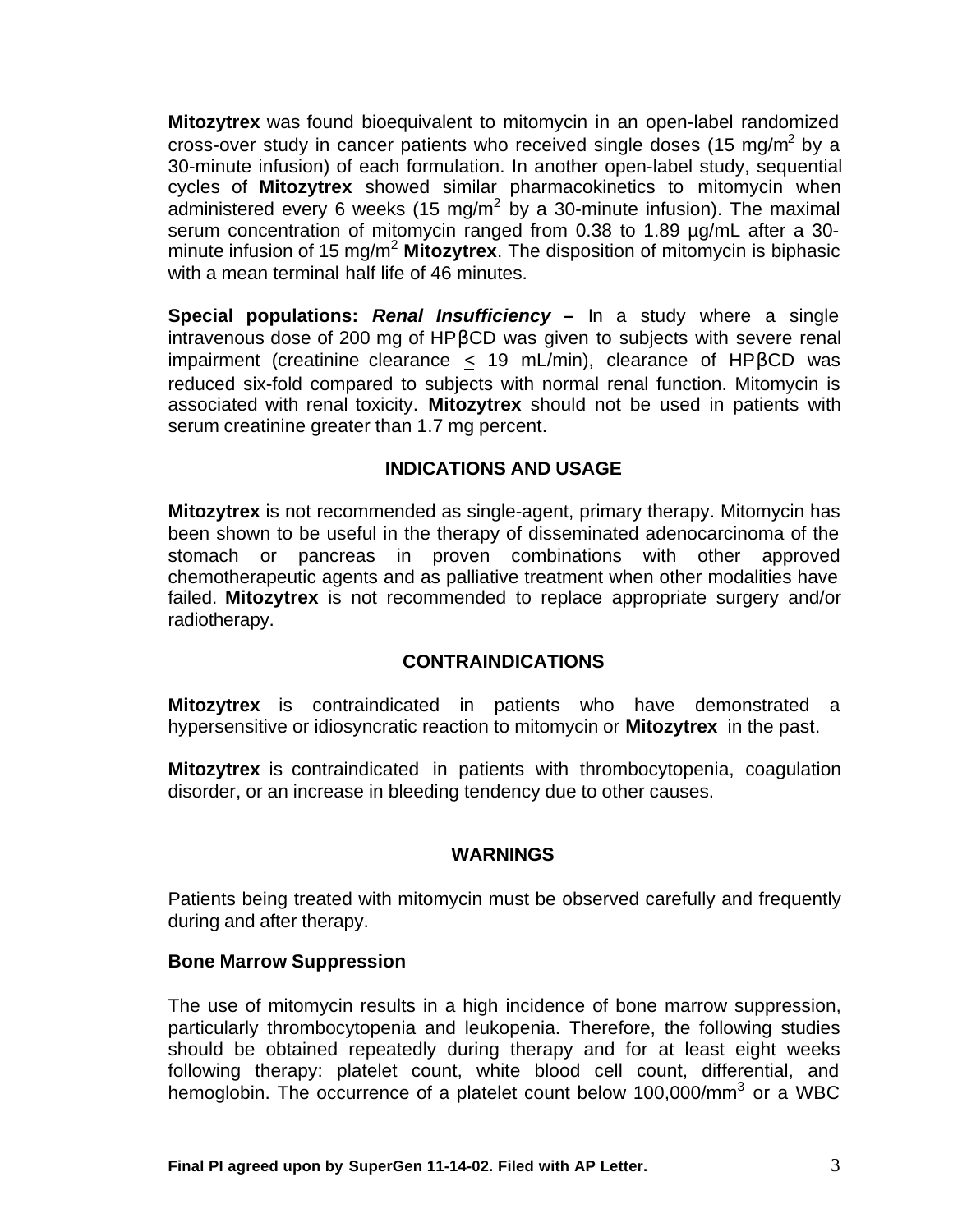below 4,000/mm<sup>3</sup> or a progressive decline in either is an indication to withhold further therapy until blood counts have recovered above these levels.

Patients should be advised of the potential toxicity of this drug, particularly bone marrow suppression. Deaths have been reported due to septicemia as a result of leukopenia due to the drug.

**Hemolytic Uremic Syndrome**. (See **Black Box WARNINGS** and **ADVERSE REACTIONS** sections).

### **Renal Toxicity**

Patients receiving mitomycin should be observed for evidence of renal toxicity. Mitomycin should not be given to patients with a serum creatinine greater than 1.7 mg percent. (See **CLINICAL PHARMACOLOGY: Special populations and PRECAUTIONS** for information on the HPβCD excipient of **Mitozytrex.**)

### **Bladder Toxicity**

Bladder fibrosis/contraction has been reported with intravesical administration of mitomycin (not an approved route of administration), which in rare cases has required cystectomy. The safety of intravesical administration of **Mitozytrex** and its HPβCD excipient has not been studied. Evidence of bladder toxicities have been observed following parenteral administration of the HP βCD excipient of **Mitozytrex** as single and repeat doses equal to or greater than  $0.15$ g/m<sup>2</sup> and 0.5g/m<sup>2</sup> in rodents and dogs, respectively (about 1/60<sup>th</sup> and 1/20<sup>th</sup> the amount of HPβCD administered per recommended human intravenous dose of **Mitozytrex** on a mg/m<sup>2</sup> basis). Findings included edema, inflammation, cellular inclusions and bladder stones associated with metaplasia; findings persisted at least 3 months following dosing.

### **Carcinogenicity**

**Mitozytrex** contains the excipient HPβCD, which produced pancreatic adenocarcinomas in a rat carcinogenicity study. These findings were not observed in a similar mouse carcinogenicity study. The clinical relevance of these findings is unclear. (See **PRECAUTIONS**)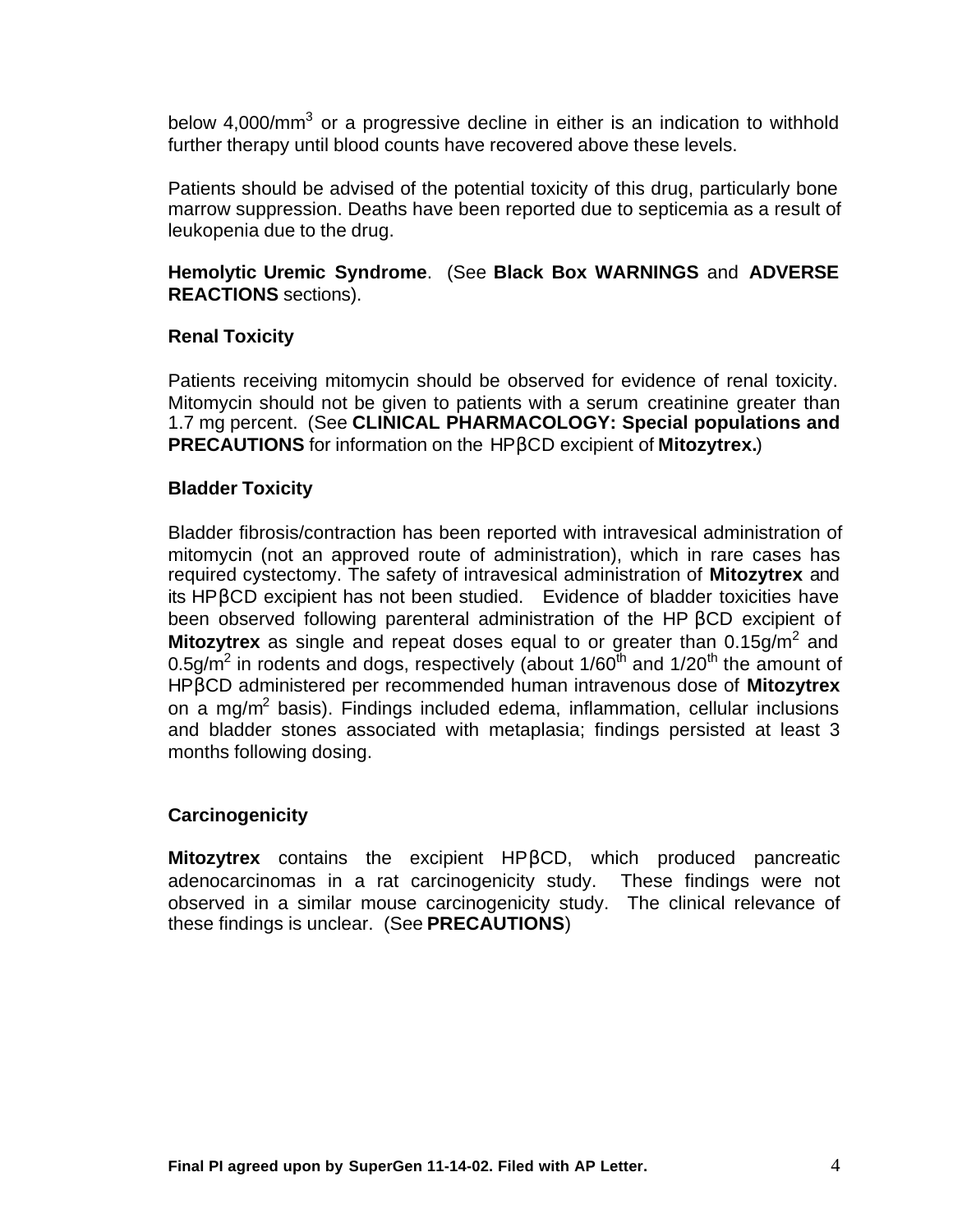## **Pregnancy**

**Mitozytrex** can cause fetal harm when administered to a pregnant woman. If **Mitozytrex** is used during pregnancy, or if the patient becomes pregnant while receiving this drug, the patient should be apprised of the potential hazard to the fetus or potential risk for loss of the pregnancy.

Studies in both mice and rats at mitomycin doses equal to or greater than 0.5 mg/kg/day (about  $1/10^{th}$  and  $1/5^{th}$ , respectively, of the recommended human dose on a mg/m<sup>2</sup> basis), administered intraperitoneally during the period of organogenesis showed a significant decrease in number of live fetuses; mitomycin was lethal to dams at 2 mg/kg/day (about 4/10's the recommended human dose on a mg/m<sup>2</sup> basis) in mice. Evidence of fetotoxicity, including delayed fetal development (e.g., depressed fetal body weights, incomplete ossification), fetal external anomalies (e.g., exencephaly, club foot, cleft palate, maldirection of digits, kinked tail), and neonatal anomalies (hydronephrosis, retarded development of reproductive organs) was observed in mice and rats administered doses equal to or greater than 0.05 mg/kg/day (about  $1/100<sup>th</sup>$  and 1/50<sup>th</sup>, respectively, of the recommended human dose on a mg/m<sup>2</sup> basis). In a separate study, mitomycin was administered to pregnant female mice; offspring exhibited significantly retarded reproductive tract development.

In two separate studies, HPβCD, the excipient for **Mitozytrex**, was fetotoxic (decreased number of live fetuses, depressed fetal body weight, incomplete ossification) in rats dosed by gavage and intravenously at doses equal to or greater than 50 and 250mg/kg/day, respectively (about  $1/30<sup>th</sup>$  and  $1/6<sup>th</sup>$  the amount of HPβCD administered per recommended human dose of **Mitozytrex** on a mg/m<sup>2</sup> basis).

### **PRECAUTIONS**

### **Pulmonary**

Acute shortness of breath and severe bronchospasm have been reported following the administration of vinca alkaloids in patients who had previously or simultaneously received mitomycin. The onset of this acute respiratory distress occurred within minutes to hours after the vinca alkaloid injection. The total number of doses for each drug has varied considerably. Bronchodilators, steroids and/or oxygen have produced symptomatic relief.

A few cases of adult respiratory distress syndrome have been reported in patients receiving mitomycin in combination with other chemotherapy and maintained at  $FIO<sub>2</sub>$  concentrations greater than 50% perioperatively. Therefore, caution should be exercised using only enough oxygen to provide adequate arterial saturation since oxygen itself is toxic to the lungs. Careful attention should be paid to fluid balance and overhydration should be avoided.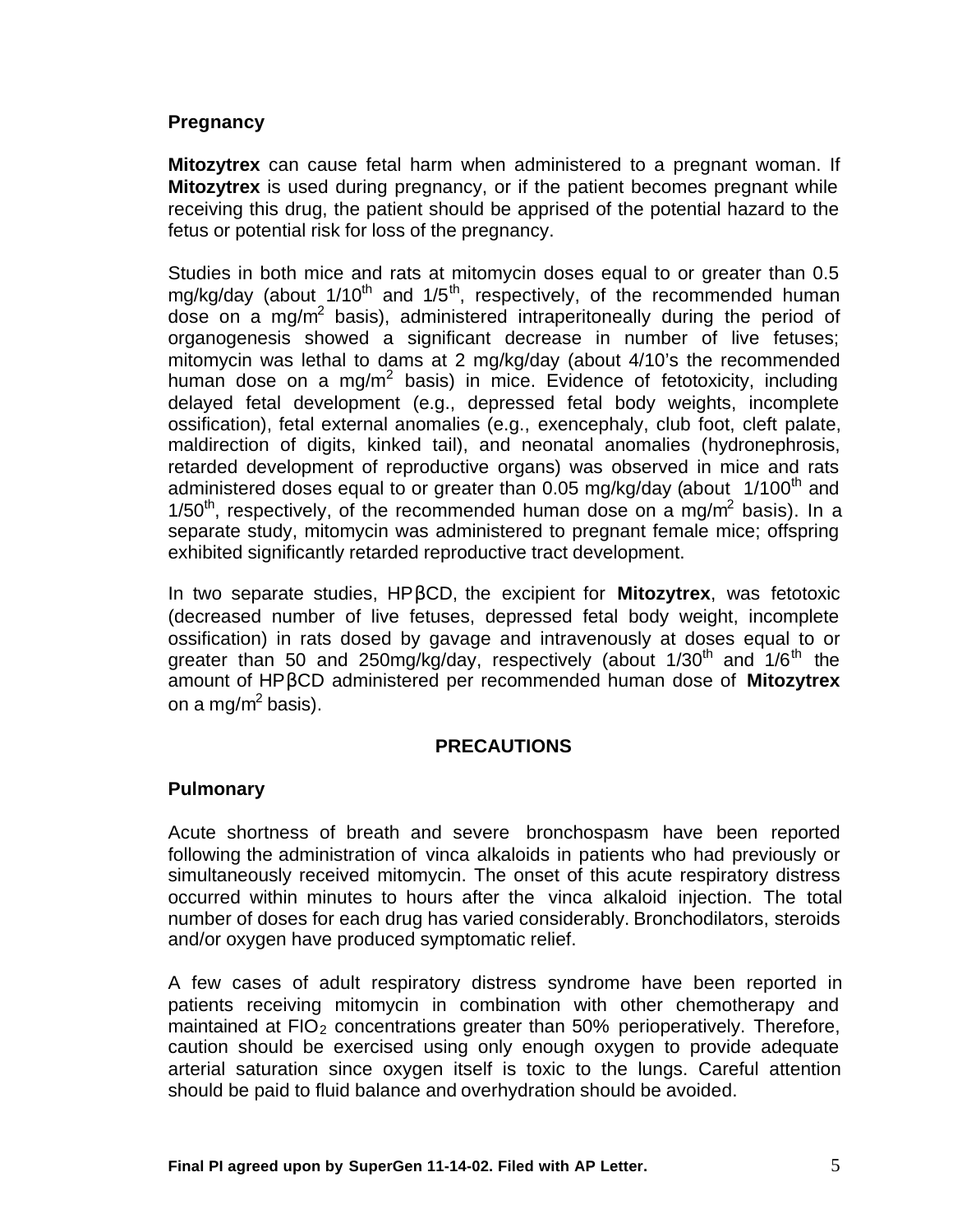**Renal Toxicity** (See **WARNINGS** section).

Patients receiving **Mitozytrex** should be observed for evidence of renal toxicity. **Mitozytrex** should not be given to patients with a serum creatinine greater than 1.7 mg percent. (See **CLINICAL PHARMACOLOGY: Special populations**)

Nephrotoxicity, including irreversible renal necrosis, was observed in rodents and non-rodents following parenteral administration of HPβCD, the excipient contained in **Mitozytrex**. This nephrotoxicity appeared to be the result of the accumulation and recrystallization of HPβCD in the proximal tubules of the kidney.

As severe renal impairment prolongs the elimination rate of HPβCD, **Mitozytrex** should not be used in patients with severe renal dysfunction (creatinine clearance < 30mL/min). (See **CLINICAL PHARMACOLOGY: Special populations**).

## **Bladder Toxicity**

Bladder fibrosis/contraction has been reported with intravesical administration of mitomycin (not an approved route of administration), which in rare cases has required cystectomy. The safety of intravesical administration of **Mitozytrex** and its HP βCD excipient has not been studied. (See **WARNINGS**).

# **Carcinogenesis**

Mitomycin is carcinogenic in mice and rats. Three different strains of mice administered intraperitoneal mitomycin at 0.2ug/mouse (about 1.6 times the recommended human dose on a mg/m<sup>2</sup> basis) twice weekly for 35 doses exhibited increases in undifferentiated sarcomas by study week 40. Likewise, subcutaneous administration of mitomycin produced undifferentiated sarcomas in two of four mouse strains tested. Following bladder installation in rats, mitomycin produced bladder papillomas and dysplasia.

HPβCD is carcinogenic in rats. A conventional carcinogenesis study at doses of 500 to 5000mg/kg/day HPβCD (about 1/3rd to 3 times the amount of HPβCD per recommended human dose of **Mitozytrex** on a mg/m<sup>2</sup> basis) administered in the feed for 25 months revealed a significant increase in the incidence of hyperplasia and adenoma and adenocarcinoma of the exocrine pancreas. Similar findings were not observed in the untreated control group and are not reported in historical controls. Development of these tumors may theoretically be related to a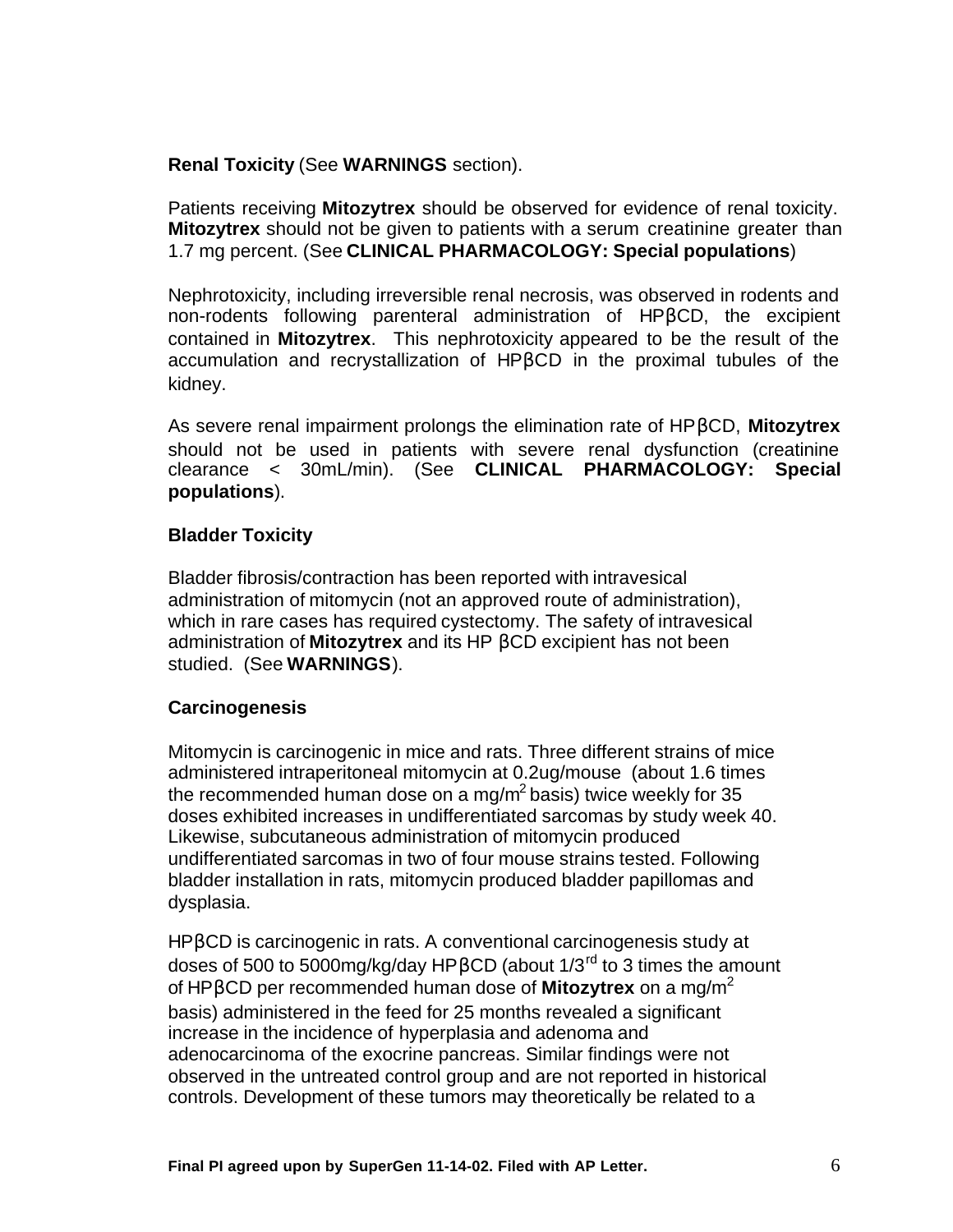mitogenic action of cholecystokinin. A significant trend was also observed in adenocarcinoma of the large intestine and mammary gland of rats of this same study administered 5000mg/kg/day HP βCD (about 3 times the amount of HPβCD per recommended human dose of **Mitozytrex** on a mg/m $^2$  basis). These findings were not observed in mice administered the same doses of HPβCD for 22-23 months. The clinical relevance of these findings is unclear.

### **Mutagenesis**

Mitomycin is a known mutagen and clastogen. Mitomycin has been shown to be positive in the Ames bacterial mutation assay, chromosomal aberrations assays in mice, Chinese hamsters and human lymphocytes, unscheduled DNA synthesis assay in human lymphocytes, micronucleus test in mice and human lymphocytes and somatic mutation and recombination assays in *Drosophila melanogaster.*

### **Impairment of Fertility**

Intraperitoneal administration of mitomycin to male mice in a single dose of 5mg/kg (about equal to the recommended human dose on a mg/m<sup>2</sup> basis) or 1 mg/kg (about 1/5<sup>th</sup> the recommended human dose on a mg/m<sup>2</sup> basis) for 5 days significantly decreased sperm production, sperm count and sperm motility and resulted in reduced pregnancy rates and an increased frequency of malformations. Doses of 2 and 4mg/kg/day administered intravenously to female mice (about 2/5ths and 4/5ths the recommended human dose on a mg/m<sup>2</sup> basis) inhibited fertilization and implantation.

### **Pregnancy**

### **Pregnancy Category D (**See **WARNINGS)**

#### **Nursing Mothers**

It is not known if mitomycin is excreted in human milk. Because many drugs are excreted in human milk and because of the potential for serious adverse reactions in nursing infants from **Mitozytrex**, it is recommended that nursing be discontinued when receiving **Mitozytrex** therapy. (See **WARNINGS** and **PRECAUTIONS**).

**Pediatric Use -** Safety and effectiveness in pediatric patients have not been established.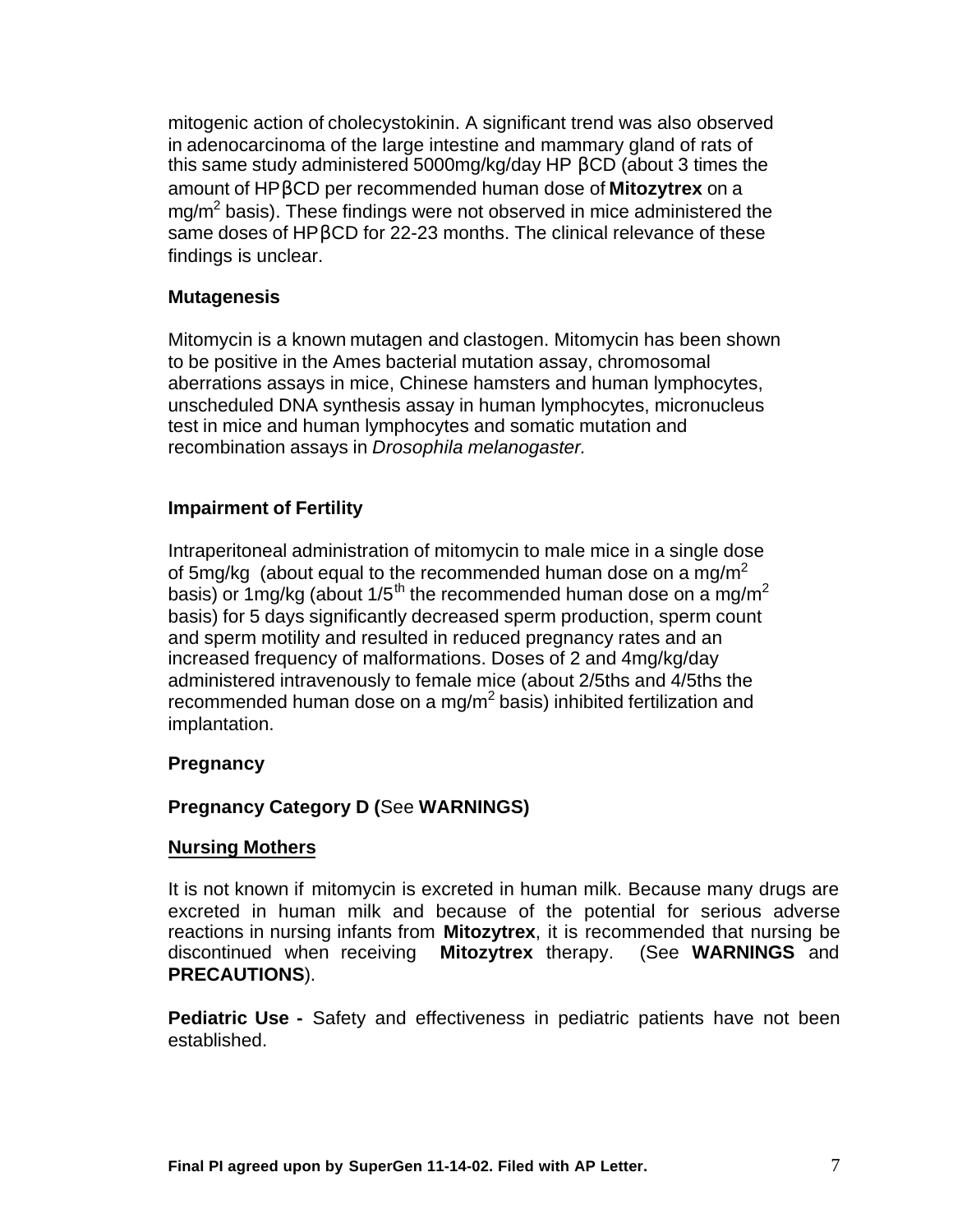**Geriatric Use** - Clinical studies of **Mitozytrex** did not include sufficient numbers of subjects aged 65 and over to determine whether they tolerate the drug differently than younger subjects. In general, elderly patients should be treated with caution due to the greater frequency of decreased hepatic, renal, or cardiac function, and concomitant disease or other drug therapy.

## **ADVERSE REACTIONS**

The safety of **Mitozytrex** at a dose of 15 mg/m<sup>2</sup> by 30-minute infusion was evaluated in a single-arm study of 116 adult cancer patients. One to four doses were administered at 6-week intervals. The toxicity profile of **Mitozytrex** was similar to that reported for mitomycin.

The following adverse reactions were observed in early studies of mitomycin:

**Bone Marrow Toxicity**—This was the most common and most serious toxicity, occurring in 605 of 937 patients (64.4%) treated with mitomycin. Thrombocytopenia and/or leukopenia may occur anytime within 8 weeks after onset of therapy with an average time of 4 weeks. Recovery after cessation of therapy was within 10 weeks. About 25% of the leukopenic or thrombocytopenic episodes did not recover. Mitomycin produces cumulative myelosuppression.

**Integument and Mucous Membrane Toxicity**—This has occurred in approximately 4% of patients treated with mitomycin. Cellulitis at the injection site has been reported and is occasionally severe. Stomatitis and alopecia also occur frequently. Rashes are rarely reported. The most important dermatological problem with this drug, however, is the necrosis and consequent sloughing of tissue which results if the drug is extravasated during injection. Extravasation may occur with or without an accompanying stinging or burning sensation and even if there is adequate blood return when the injection needle is aspirated. There have been reports of delayed erythema and/or ulceration occurring either at or distant from the injection site, weeks to months after mitomycin, even when no obvious evidence of extravasation was observed during administration. Skin grafting has been required in some of the cases.

**Renal Toxicity**—2% of 1,281 patients treated with mitomycin demonstrated a statistically significant rise in creatinine. There appeared to be no correlation between total dose administered or duration of therapy and the degree of renal impairment.

**Pulmonary Toxicity**—This has occurred infrequently but can be severe and may be life threatening. Dyspnea with a nonproductive cough and radiographic evidence of pulmonary infiltrates may be indicative of mitomycin-induced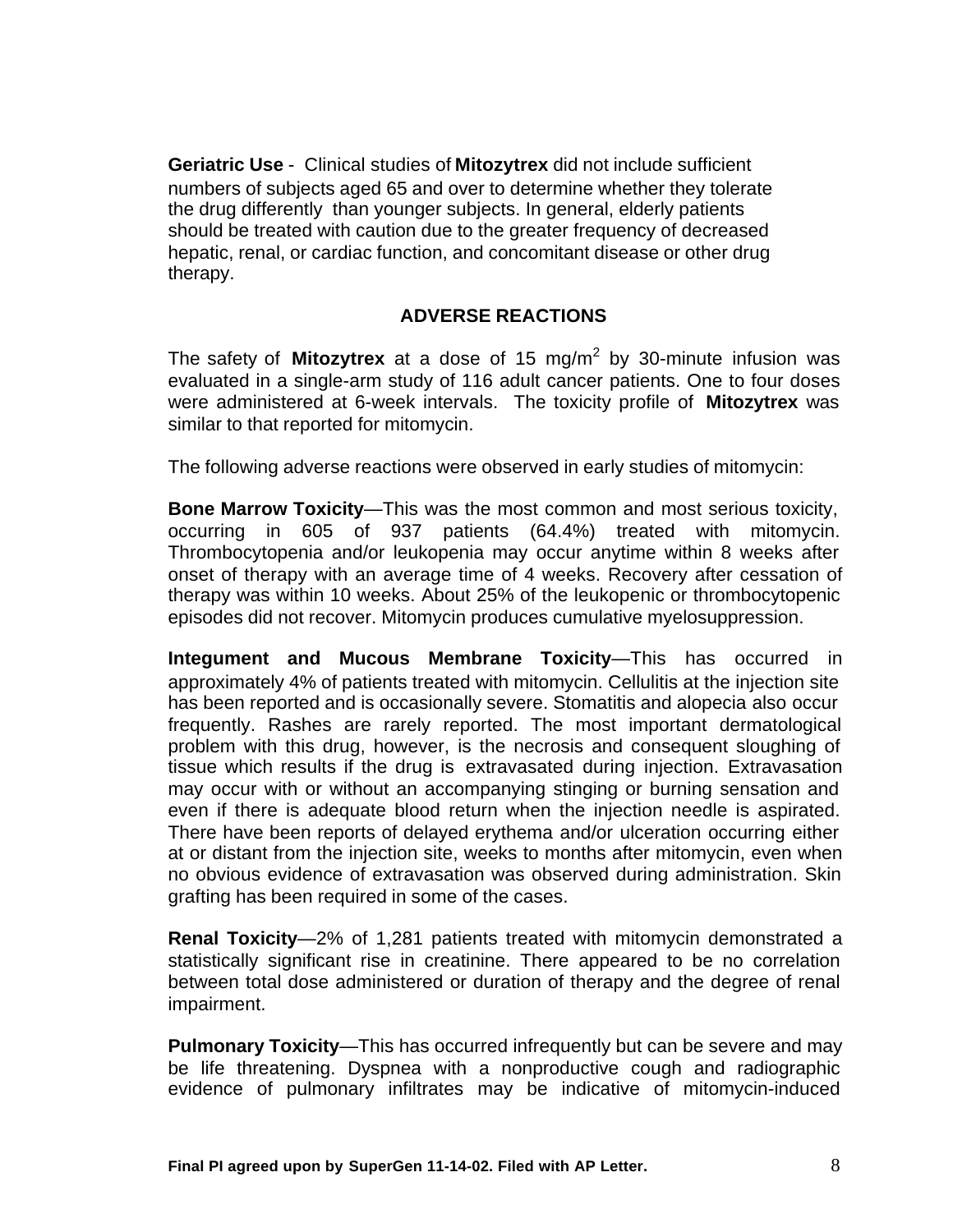pulmonary toxicity. If other etiologies are eliminated, mitomycin therapy should be discontinued. Steroids have been employed as treatment of this toxicity, but the therapeutic value has not been determined. A few cases of adult respiratory distress syndrome have been reported in patients receiving mitomycin in combination with other chemotherapy and maintained at  $FIO<sub>2</sub>$  concentrations greater than 50% perioperatively.

**Hemolytic Uremic Syndrome (HUS)**—This serious complication of chemotherapy, consisting primarily of microangiopathic hemolytic anemia (hematocrit  $\leq$  25%), thrombocytopenia  $\leq$  100,000/mm<sup>3</sup>), and irreversible renal failure (serum creatinine  $\geq 1.6$  mg/dL) has been reported in patients receiving systemic mitomycin. Microangiopathic hemolysis with fragmented red blood cells on peripheral blood smears has occurred in 98% of patients with the syndrome. Other less frequent complications of the syndrome may include pulmonary edema (65%), neurologic abnormalities (16%), and hypertension. Exacerbation of the symptoms associated with HUS has been reported in some patients receiving blood product transfusions. A high mortality rate (52%) has been associated with this syndrome.

The syndrome may occur at any time during systemic therapy with mitomycin as a single agent or in combination with other cytotoxic drugs. Less frequently, HUS has also been reported in patients receiving combinations of cytotoxic drugs not including mitomycin. Of 83 patients studied, 72 developed the syndrome at total doses exceeding 60 mg of mitomycin. Consequently, patients receiving  $\geq 60$  mg of mitomycin should be monitored closely for unexplained anemia with fragmented cells on peripheral blood smear, thrombocytopenia and decreased renal function.

The incidence of the syndrome has not been defined.

Therapy for the syndrome is investigational.

**Cardiac Toxicity**—Congestive heart failure, often treated effectively with diuretics and cardiac glycosides, has rarely been reported. Almost all patients who experienced this side effect had received prior doxorubicin therapy.

**Acute Side Effects Due to Mitomycin** were fever, anorexia, nausea, and vomiting. They occurred in about 14% of 1,281 patients.

**Other—**Headache, blurring of vision, confusion, drowsiness, syncope, fatigue, edema, thrombophlebitis, hematemesis, diarrhea, and pain. These did not appear to be dose related and were not unequivocally drug related. They may have been due to the primary or metastatic disease processes. Malaise and asthenia have been reported as part of postmarketing surveillance. Bladder fibrosis/contraction has been reported with intravesical administration (not an approved route of administration. The safety of intravesical administration of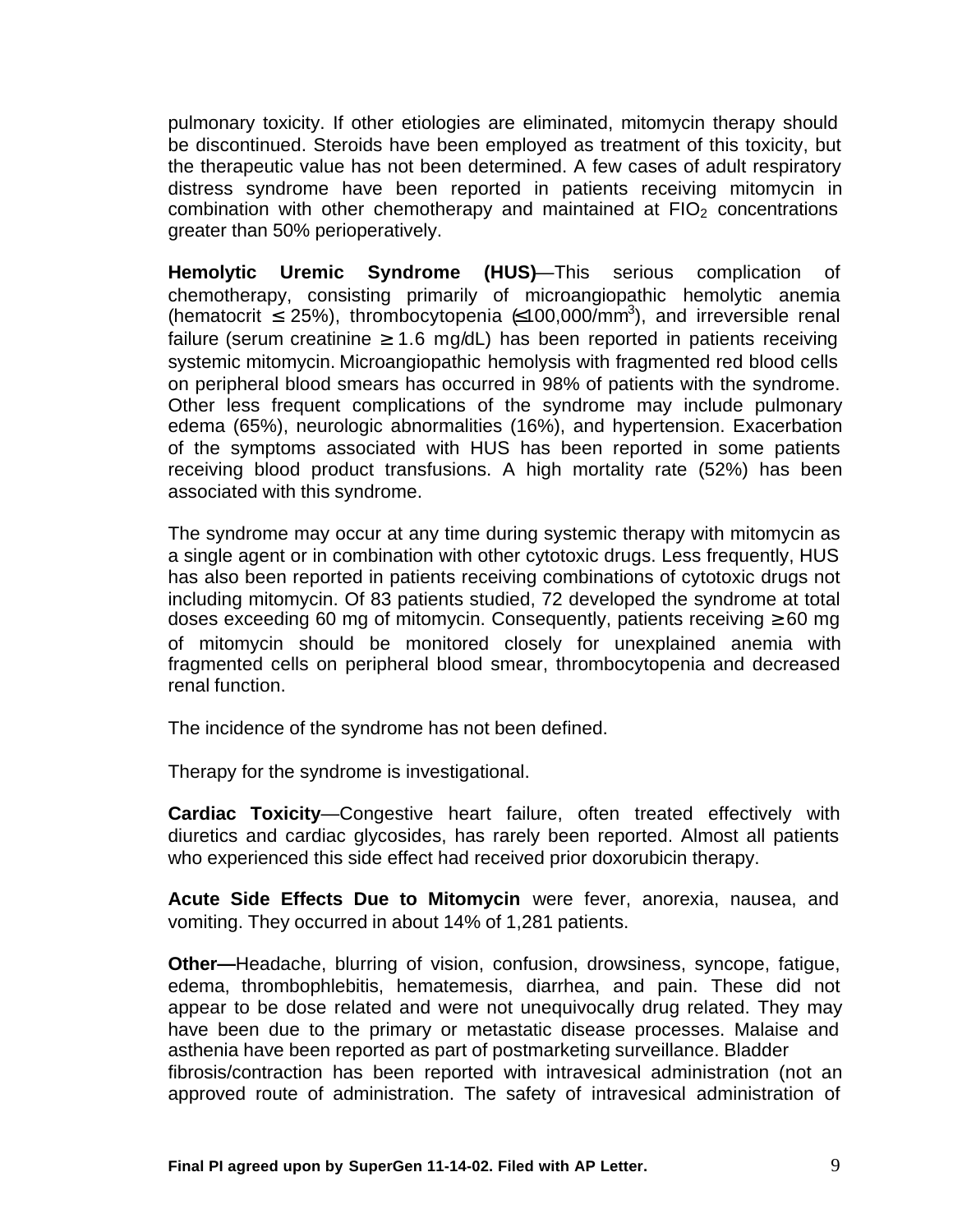Mitozytrex and its HPβCD excipient has not been studied. (See **WARNINGS** and **PRECAUTIONS.**)

### **DOSAGE AND ADMINISTRATION**

**Mitozytrex** should be given intravenously only, using care to avoid extravasation of the compound. If extravasation occurs, cellulitis, ulceration and slough may result.

Each vial contains mitomycin 5 mg and HP  $βCD 2 g$ . To administer, add 8.5 mL of Sterile Water for Injection. Shake to dissolve. If product does not dissolve immediately, allow to stand at room temperature until solution is obtained.

Repeat doses of **Mitozytrex** have only been evaluated at a dose of 15 $mg/m<sup>2</sup>$ . After full hematological recovery (see guide to dosage adjustment) from any previous chemotherapy, the following dosage schedule may be used at 6 to 8 week intervals:

15 mg/m<sup>2</sup> intravenously as a single dose via a functioning intravenous catheter

Because of cumulative myelosuppression, patients should be fully reevaluated after each course of **Mitozytrex**, and the dose reduced if the patient experiences significant toxicity.

| <b>Nadir After Prior Dose</b> |                           |                                         |  |  |  |
|-------------------------------|---------------------------|-----------------------------------------|--|--|--|
| Leukocytes/mm <sup>3</sup>    | Platelets/mm <sup>3</sup> | Percentage of Prior<br>Dose to be Given |  |  |  |
|                               |                           |                                         |  |  |  |
| >4000                         | >100,000                  | 100%                                    |  |  |  |
| 3000-3999                     | 75,000-99,999             | 100%                                    |  |  |  |
| 2000-2999                     | 25,000-74,999             | 70%                                     |  |  |  |
| $<$ 2000                      | $<$ 25,000                | 50%                                     |  |  |  |
|                               |                           |                                         |  |  |  |

The following schedule is suggested as a guide to dosage adjustment:

No repeat dosage should be given until leukocyte count has returned to 4000/mm $^3$  and platelet count to 100,000/mm $^3$ .

When **Mitozytrex** is used in combination with other myelosuppressive agents, the doses should be adjusted accordingly. If the disease continues to progress after two courses of **Mitozytrex**, the drug should be stopped since chances of response are minimal.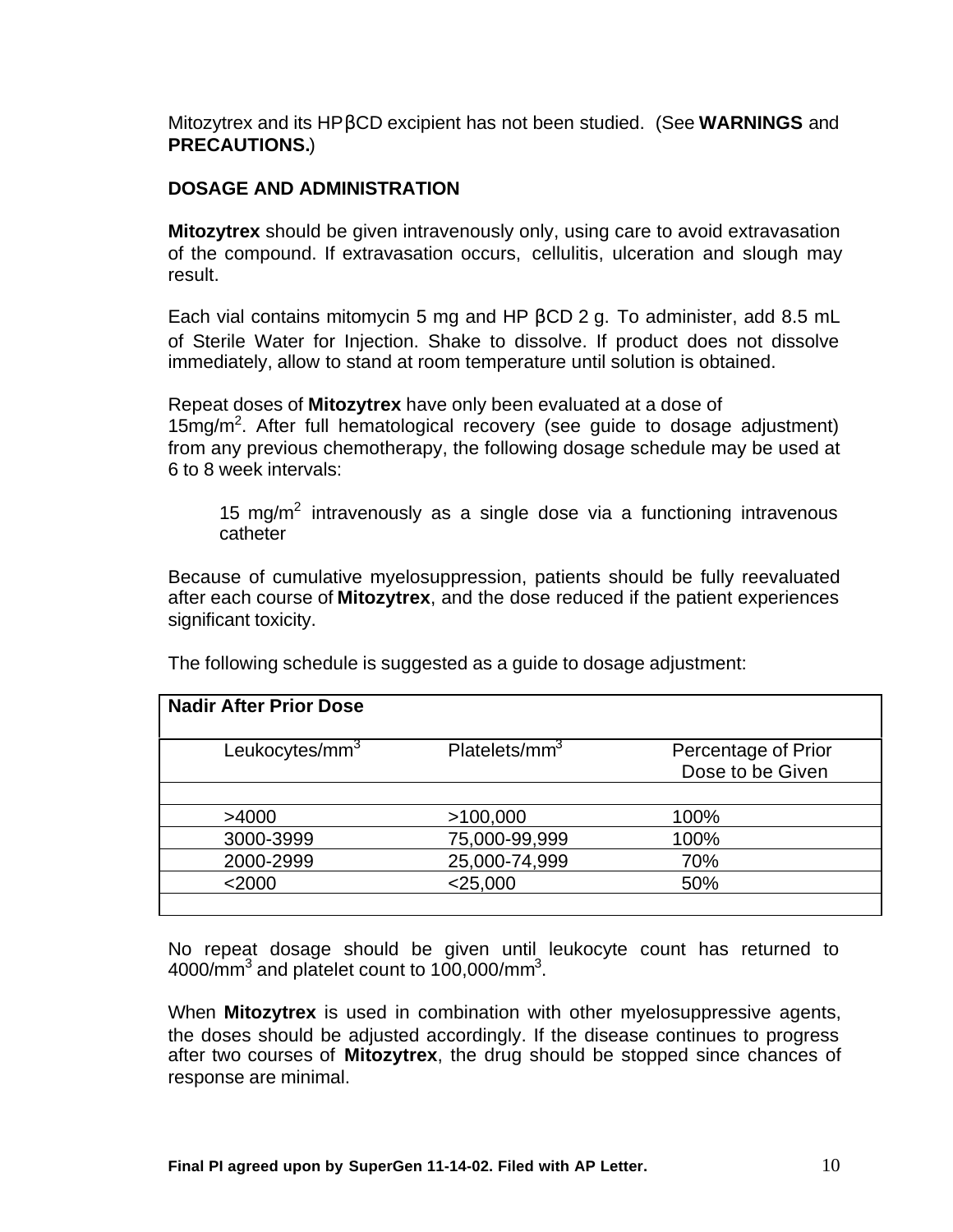## **Stability:**

1. **Mitozytrex** stored at controlled room temperature 15°-30° C (59°-86°F) and protected from light is stable for the lot life indicated on the package.

2. **Reconstituted** with Sterile Water for Injection to a concentration of 0.5 mg per mL, the reconstituted **Mitozytrex** solution should be used within 24 hours.

3. **Diluted** in various IV fluids at room temperature, to a concentration of 40 micrograms per mL:

| <b>IV Fluid</b>                | <b>Stability</b>      |  |  |  |
|--------------------------------|-----------------------|--|--|--|
| 5% Dextrose Injection          | no more than 4 hours  |  |  |  |
| 0.9% Sodium Chloride Injection | no more than 48 hours |  |  |  |
| Sodium Lactate Injection       | no more than 24 hours |  |  |  |

4. The combination of **Mitozytrex** (5 mg to 15 mg) and heparin (1,000 units to 10,000 units) in 30 mL of 0.9% Sodium Chloride Injection is stable for 72 hours at room temperature.

Parenteral drug products should be inspected visually for particulate matter and discoloration prior to administration, whenever solution and container permit.

**Procedures for proper handling and disposal** of anticancer drugs should be considered. Several guidelines on this subject have been published.<sup>1-8</sup> There is no general agreement that all of the procedures recommended in the guidelines are necessary or appropriate.

### **HOW SUPPLIED**

**Mitozytrex** (mitomycin for injection)

**NDC 62701-030-01 –** 5 mg mitomycin in an amber vial, individually packaged in single cartons.

**Storage:** Store dry powder at controlled room temperature 15 to 30 C (59 to 86 F), protected from light. Once reconstituted, protect the reconstituted solution from light.

### **REFERENCES**

1. ONS Clinical Practice Committee. Cancer Chemotherapy Guidelines and Recommendations for Practice. Pittsburgh, Pa: Oncology Nursing Society; 1999:32-41.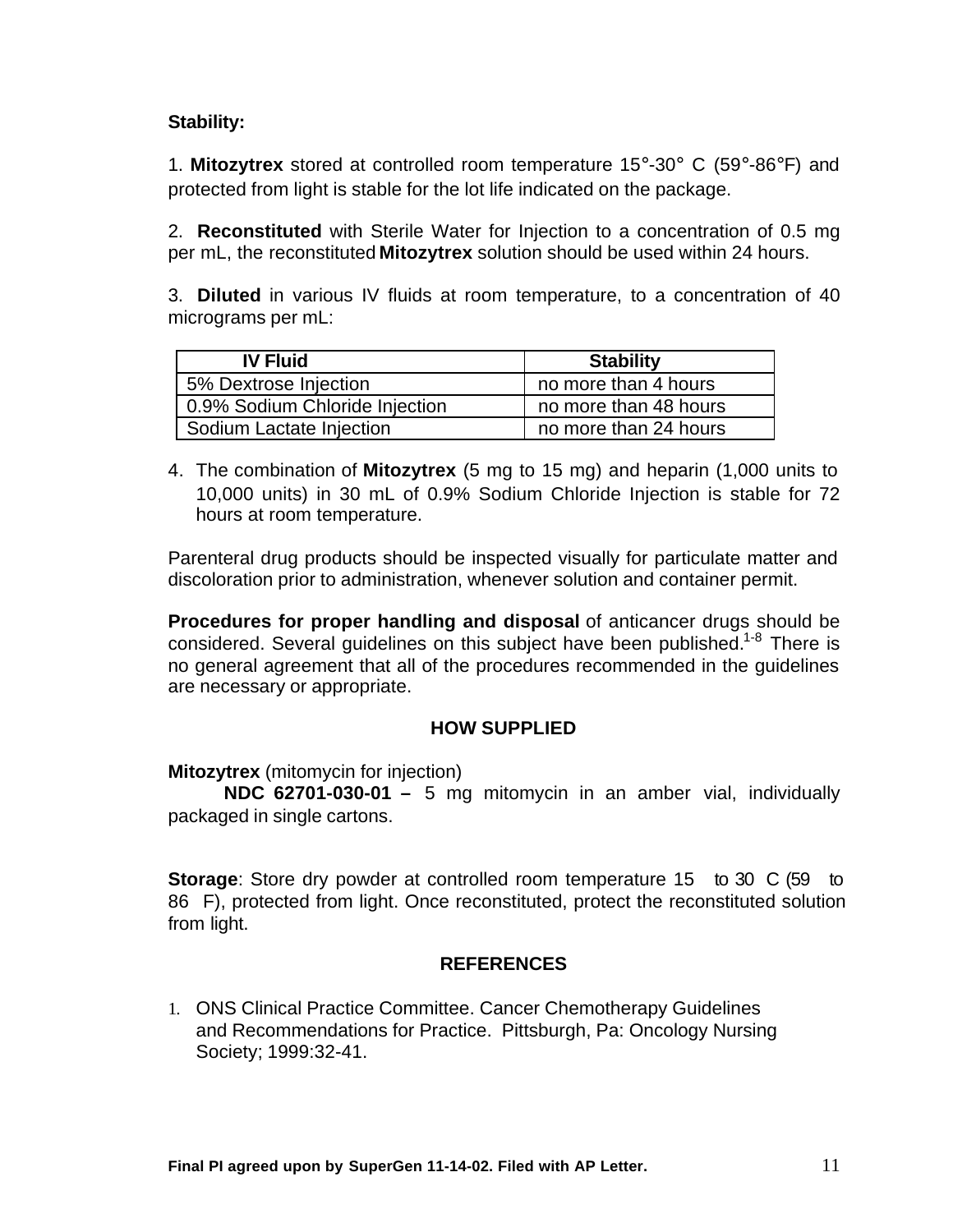- 2. Recommendations for the Safe Handling of Parenteral Antineoplastic Drugs. Washington, DC: Division of Safety, Clinical Center Pharmacy Department and Cancer Nursing Services, National Institutes of Health; 1992. US Dept of Health and Human Services, Public Health Service Publication NIH 92-2621.
- 3. AMA Council on Scientific Affairs. Guidelines for Handling Parenteral Antineoplastics. *JAMA*. 1985;253:1590-1591.
- 4. National Study Commission on Cytotoxic Exposure Recommendations for Handling Cytotoxic Agents. 1987. Available from Louis P. Jeffrey, Sc.D., Chairman, National Study Commission on Cytotoxic Exposure. Massachusetts College of Pharmacy and Allied Health Sciences, 179 Longwood Avenue, Boston, MA 02115.
- 5. Clinical Oncological Society of Australia. Guidelines and Recommendations for Safe Handling of Antineoplastic Agents*. Med J Australia.* 1983;1:426-428.
- 6. Jones RB, Frank R, Mass T. Safe Handling of Chemotherapeutic Agents: A Report from the Mount Sinai Medical Center. CA-*A Cancer J for Clin*. 1983;33:258-263.
- 7. American Society of Hospital Pharmacists. ASHP Technical Assistance Bulletin on Handling Cytotoxic and Hazardous Drugs. *Am J Hosp Pharm.* 1990;47:1033-1049.
- 8. Controlling Occupational Exposure to Hazardous Drugs. (OSHA Work-Practice Guidelines)*. Am J Health-Syst Pharm.* 1996;53-1669-1685.

Manufactured for **SuperGen, Inc.** Dublin, CA 94568

© 2002 SuperGen, Inc. November 2002

GO-P-05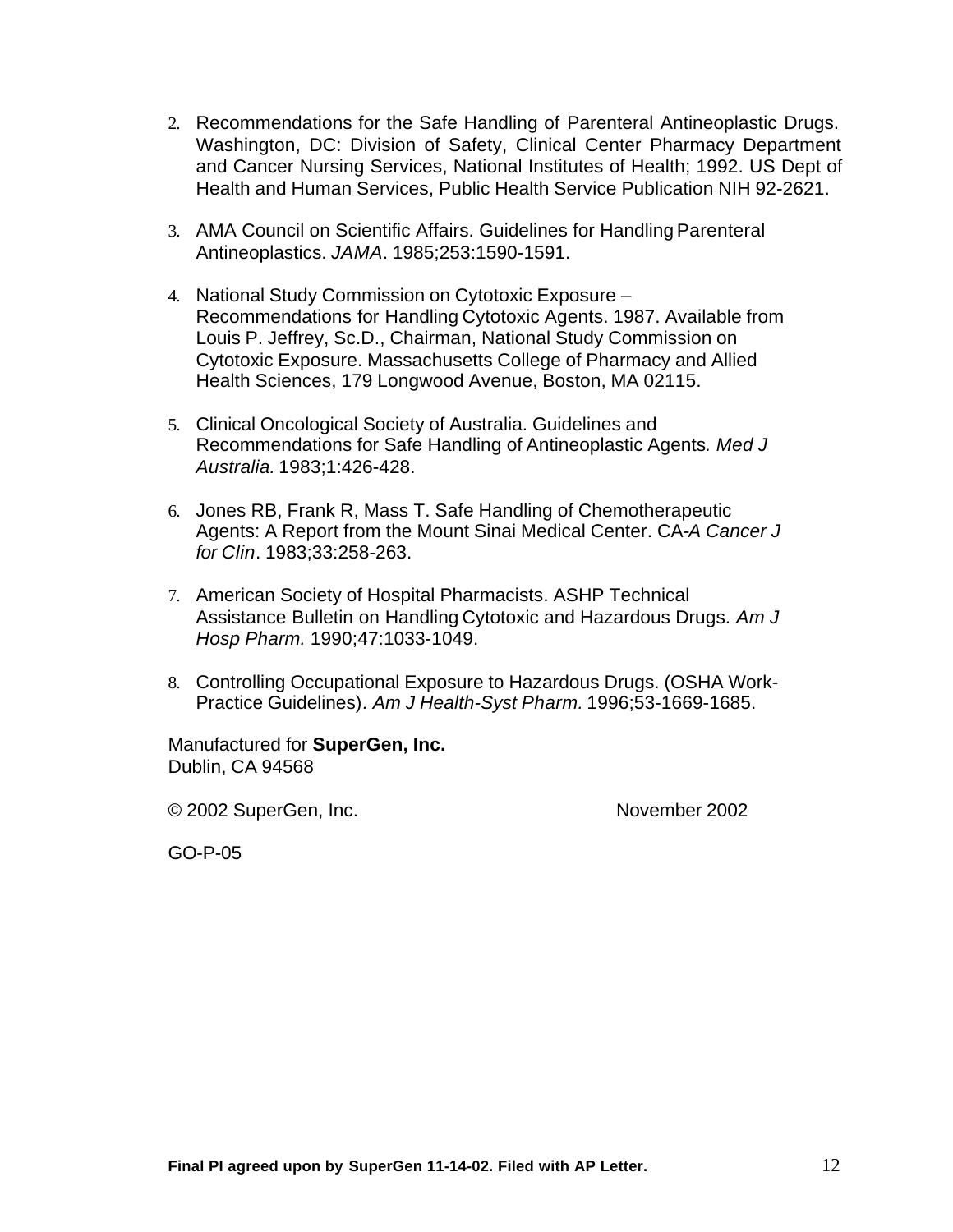| NDC 62701-030-01<br>Mitozytrex™<br>(mitomycin for injection, USP)<br>5<br>mg                                   | a pH between<br>solve immediatel<br>solution<br><b>Iliw notiulos</b><br>t<br>5<br>ខ្លួ<br>Shake to<br><b>That</b><br>Add 8.<br>5 mg<br>and have<br>erature<br>နို့<br>ë | package insert for full                             | Temperature<br>protected from light                                                          |                                                         | GA04                   |                                         |
|----------------------------------------------------------------------------------------------------------------|-------------------------------------------------------------------------------------------------------------------------------------------------------------------------|-----------------------------------------------------|----------------------------------------------------------------------------------------------|---------------------------------------------------------|------------------------|-----------------------------------------|
| Mitomycin                                                                                                      | Each mL of reconstituted<br>.<br>10<br><b>/clodextrin</b><br>temp<br>ection,<br>5 mg mitomycin<br>äoss<br>at room<br>ថ្ម                                                | <b>See</b>                                          | at Controlled Room                                                                           |                                                         |                        |                                         |
| This vial contains<br><u>ទី</u><br>혼<br>6<br>hydroxypropyl<br>neas<br>ater<br>obtained<br>dissolve<br>ot wolle | စာ<br>contain<br><b>Dug</b>                                                                                                                                             | prescribing information.<br>DOSAGE:<br><b>USUAL</b> | Protect reconstituted solution from light<br>30°C (59° to 86°F),<br><b>Store</b><br>Storage: | Manufactured for SuperGen, Inc.<br>94568.<br>Dublin, CA | SuperGen, Inc<br>@2002 | <b>BAR CODE</b><br>Date:<br>osis<br>Tot |
| Sterile <sup>1</sup><br>50<br>5                                                                                |                                                                                                                                                                         |                                                     | $15°$ to                                                                                     |                                                         |                        | e.<br>Bi                                |

\* color bar